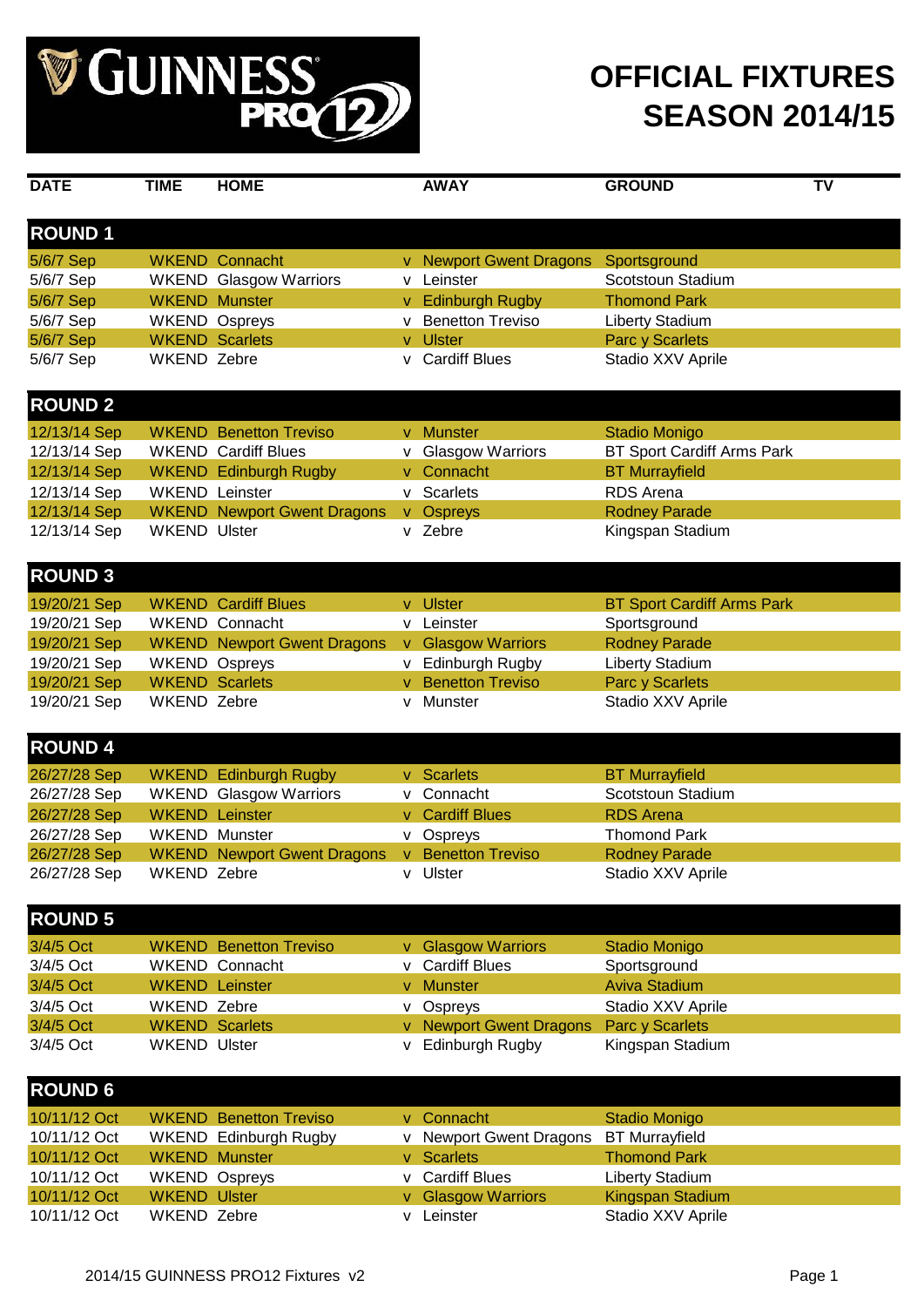

| <b>DATE</b>                  | <b>TIME</b>         | <b>HOME</b>                                            |   | <b>AWAY</b>                               | <b>GROUND</b>                             | TV |
|------------------------------|---------------------|--------------------------------------------------------|---|-------------------------------------------|-------------------------------------------|----|
|                              |                     |                                                        |   |                                           |                                           |    |
| <b>ROUND7</b>                |                     |                                                        |   |                                           |                                           |    |
| 31/1/2 Nov                   |                     | <b>WKEND Cardiff Blues</b>                             |   | v Munster                                 | <b>BT Sport Cardiff Arms Park</b>         |    |
| 31/1/2 Nov                   |                     | <b>WKEND</b> Glasgow Warriors                          |   | v Benetton Treviso                        | Scotstoun Stadium                         |    |
| 31/1/2 Nov                   |                     | <b>WKEND Leinster</b>                                  |   | v Edinburgh Rugby                         | <b>RDS Arena</b>                          |    |
| 31/1/2 Nov                   |                     | <b>WKEND Ospreys</b>                                   |   | v Connacht                                | Liberty Stadium                           |    |
| 31/1/2 Nov                   | <b>WKEND Ulster</b> |                                                        |   | v Newport Gwent Dragons                   | <b>Kingspan Stadium</b>                   |    |
| 31/1/2 Nov                   |                     | <b>WKEND Scarlets</b>                                  |   | v Zebre                                   | Parc y Scarlets                           |    |
| <b>ROUND 8</b>               |                     |                                                        |   |                                           |                                           |    |
| 21/22/23 Nov                 |                     | <b>WKEND</b> Benetton Treviso                          |   | v Leinster                                | <b>Stadio Monigo</b>                      |    |
| 21/22/23 Nov                 |                     | <b>WKEND Connacht</b>                                  |   | v Zebre                                   | Sportsground                              |    |
| 21/22/23 Nov                 |                     | <b>WKEND</b> Edinburgh Rugby                           |   | v Cardiff Blues                           | <b>BT Murrayfield</b>                     |    |
| 21/22/23 Nov                 |                     | <b>WKEND</b> Newport Gwent Dragons                     |   | v Munster                                 | Rodney Parade                             |    |
| 21/22/23 Nov                 |                     | <b>WKEND Scarlets</b>                                  |   | v Glasgow Warriors                        | Parc y Scarlets                           |    |
| 21/22/23 Nov                 | <b>WKEND Ulster</b> |                                                        |   | v Ospreys                                 | Kingspan Stadium                          |    |
| <b>ROUND 9</b>               |                     |                                                        |   |                                           |                                           |    |
| 28/29/30 Nov                 |                     |                                                        |   |                                           |                                           |    |
| 28/29/30 Nov                 |                     | <b>WKEND Cardiff Blues</b><br><b>WKEND Connacht</b>    |   | v Benetton Treviso<br>v Scarlets          | <b>BT Sport Cardiff Arms Park</b>         |    |
| 28/29/30 Nov                 |                     |                                                        |   |                                           | Sportsground                              |    |
|                              |                     | <b>WKEND</b> Glasgow Warriors<br><b>WKEND Leinster</b> |   | v Newport Gwent Dragons Scotstoun Stadium | <b>RDS</b> Arena                          |    |
| 28/29/30 Nov<br>28/29/30 Nov |                     | <b>WKEND Munster</b>                                   |   | v Ospreys<br>v Ulster                     | <b>Thomond Park</b>                       |    |
| 28/29/30 Nov                 | <b>WKEND Zebre</b>  |                                                        |   | v Edinburgh Rugby                         | Stadio XXV Aprile                         |    |
|                              |                     |                                                        |   |                                           |                                           |    |
| <b>ROUND 10</b>              |                     |                                                        |   |                                           |                                           |    |
| 19/20/21 Dec                 |                     | <b>WKEND Cardiff Blues</b>                             |   | v Scarlets                                | <b>BT Sport Cardiff Arms Park</b>         |    |
| 19/20/21 Dec                 |                     | <b>WKEND</b> Edinburgh Rugby                           |   | v Benetton Treviso                        | <b>BT</b> Murrayfield                     |    |
| 19/20/21 Dec                 |                     | <b>WKEND</b> Glasgow Warriors                          |   | v Munster                                 | <b>Scotstoun Stadium</b>                  |    |
| 19/20/21 Dec                 |                     | <b>WKEND Leinster</b>                                  |   | v Connacht                                | <b>RDS</b> Arena                          |    |
| 19/20/21 Dec                 |                     | <b>WKEND Newport Gwent Dragons</b>                     |   | v Zebre                                   | <b>Rodney Parade</b>                      |    |
| 19/20/21 Dec                 |                     | <b>WKEND Ospreys</b>                                   |   | v Ulster                                  | Liberty Stadium                           |    |
|                              |                     |                                                        |   |                                           |                                           |    |
| <b>ROUND 11</b>              |                     |                                                        |   |                                           |                                           |    |
| 26/27/28 Dec                 |                     | <b>WKEND Cardiff Blues</b>                             |   | v Newport Gwent Dragons                   | <b>BT Sport Cardiff Arms Park</b>         |    |
| 26/27/28 Dec                 |                     | <b>WKEND</b> Glasgow Warriors                          | V | <b>Edinburgh Rugby</b>                    | Scotstoun Stadium                         |    |
| 26/27/28 Dec                 |                     | <b>WKEND Munster</b>                                   |   | v Leinster                                | <b>Thomond Park</b>                       |    |
| 26/27/28 Dec                 |                     | <b>WKEND Ospreys</b>                                   | v | Scarlets                                  | <b>Liberty Stadium</b>                    |    |
| 26/27/28 Dec                 | <b>WKEND Ulster</b> |                                                        |   | v Connacht                                | Kingspan Stadium                          |    |
| 26/27/28 Dec                 | <b>WKEND Zebre</b>  |                                                        | v | <b>Benetton Treviso</b>                   | Stadio XXV Aprile                         |    |
| <b>ROUND 12</b>              |                     |                                                        |   |                                           |                                           |    |
|                              |                     |                                                        |   |                                           |                                           |    |
| $2/3/4$ Jan                  |                     | <b>WKEND</b> Benetton Treviso                          |   | v Zebre                                   | <b>Stadio Monigo</b>                      |    |
| 2/3/4 Jan                    |                     | <b>WKEND Connacht</b>                                  |   | v Munster                                 | Sportsground                              |    |
| 2/3/4 Jan<br>$2/3/4$ Jan     |                     | <b>WKEND</b> Edinburgh Rugby<br><b>WKEND Leinster</b>  |   | v Glasgow Warriors<br>v Ulster            | <b>BT Murrayfield</b><br><b>RDS</b> Arena |    |
| $2/3/4$ Jan                  |                     | <b>WKEND Newport Gwent Dragons</b>                     |   | v Cardiff Blues                           | <b>Rodney Parade</b>                      |    |
|                              |                     |                                                        |   |                                           |                                           |    |

2/3/4 Jan WKEND Scarlets v Ospreys Parc y Scarlets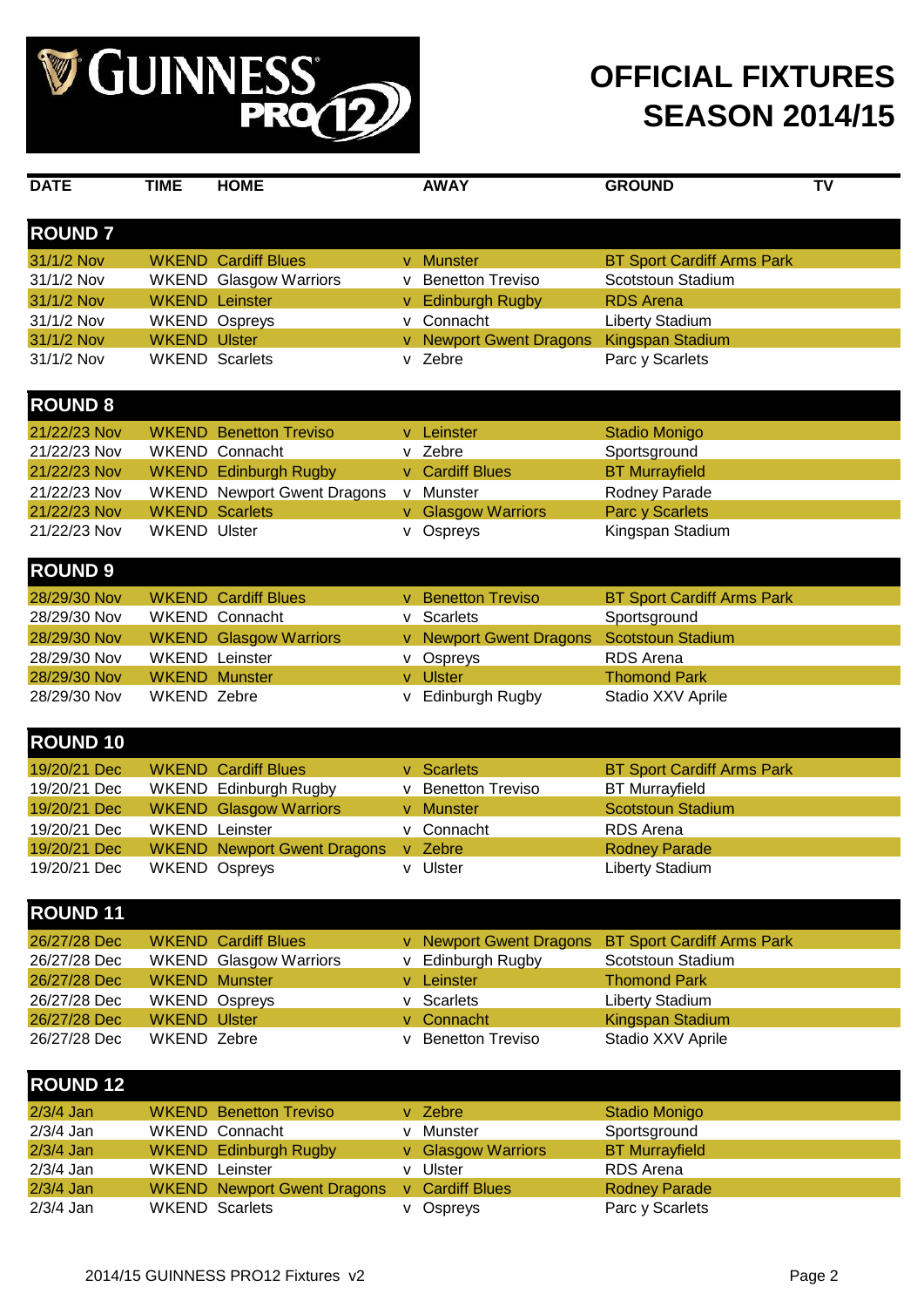

| <b>DATE</b>     | <b>TIME</b>         | <b>HOME</b>                        |    | <b>AWAY</b>                               | <b>GROUND</b>                     | <b>TV</b> |
|-----------------|---------------------|------------------------------------|----|-------------------------------------------|-----------------------------------|-----------|
|                 |                     |                                    |    |                                           |                                   |           |
| <b>ROUND 13</b> |                     |                                    |    |                                           |                                   |           |
|                 |                     |                                    |    |                                           |                                   |           |
| 9/10/11 Jan     |                     | <b>WKEND</b> Benetton Treviso      |    | v Ulster                                  | <b>Stadio Monigo</b>              |           |
| 9/10/11 Jan     |                     | <b>WKEND Cardiff Blues</b>         |    | v Leinster                                | BT Sport Cardiff Arms Park        |           |
| 9/10/11 Jan     |                     | <b>WKEND Connacht</b>              |    | v Edinburgh Rugby                         | Sportsground                      |           |
| 9/10/11 Jan     |                     | <b>WKEND</b> Glasgow Warriors      | v  | Scarlets                                  | Scotstoun Stadium                 |           |
| 9/10/11 Jan     |                     | <b>WKEND Munster</b>               |    | v Zebre                                   | <b>TBC</b>                        |           |
| 9/10/11 Jan     |                     | <b>WKEND Ospreys</b>               |    | v Newport Gwent Dragons                   | <b>Liberty Stadium</b>            |           |
|                 |                     |                                    |    |                                           |                                   |           |
| <b>ROUND 14</b> |                     |                                    |    |                                           |                                   |           |
| 13/14/15 Feb    |                     | <b>WKEND</b> Edinburgh Rugby       |    | v Ospreys                                 | <b>BT</b> Murrayfield             |           |
| 13/14/15 Feb    |                     | <b>WKEND Leinster</b>              | v  | <b>Newport Gwent Dragons</b>              | <b>RDS</b> Arena                  |           |
| 13/14/15 Feb    |                     | <b>WKEND Munster</b>               | V  | <b>Cardiff Blues</b>                      | <b>TBC</b>                        |           |
| 13/14/15 Feb    |                     | <b>WKEND Scarlets</b>              |    | v Connacht                                | Parc y Scarlets                   |           |
| 13/14/15 Feb    | <b>WKEND Ulster</b> |                                    | v  | <b>Benetton Treviso</b>                   | Kingspan Stadium                  |           |
| 13/14/15 Feb    | <b>WKEND Zebre</b>  |                                    | ۷  | <b>Glasgow Warriors</b>                   | Stadio XXV Aprile                 |           |
|                 |                     |                                    |    |                                           |                                   |           |
| <b>ROUND 15</b> |                     |                                    |    |                                           |                                   |           |
| 20/21/22 Feb    |                     | <b>WKEND</b> Benetton Treviso      |    | v Cardiff Blues                           | <b>Stadio Monigo</b>              |           |
| 20/21/22 Feb    |                     | <b>WKEND</b> Edinburgh Rugby       |    | v Ulster                                  | <b>BT</b> Murrayfield             |           |
| 20/21/22 Feb    |                     | <b>WKEND</b> Glasgow Warriors      |    | v Ospreys                                 | <b>Scotstoun Stadium</b>          |           |
| 20/21/22 Feb    |                     | <b>WKEND Leinster</b>              |    | v Zebre                                   | <b>RDS</b> Arena                  |           |
| 20/21/22 Feb    |                     | <b>WKEND</b> Newport Gwent Dragons |    | v Connacht                                | <b>Rodney Parade</b>              |           |
| 20/21/22 Feb    |                     | <b>WKEND Scarlets</b>              |    | v Munster                                 | Parc y Scarlets                   |           |
|                 |                     |                                    |    |                                           |                                   |           |
| <b>ROUND 16</b> |                     |                                    |    |                                           |                                   |           |
| 27/28/1 Mar     |                     | <b>WKEND Cardiff Blues</b>         |    | v Edinburgh Rugby                         | <b>BT Sport Cardiff Arms Park</b> |           |
| 27/28/1 Mar     |                     | <b>WKEND Connacht</b>              |    | v Benetton Treviso                        | Sportsground                      |           |
| 27/28/1 Mar     |                     | <b>WKEND Munster</b>               | V. | <b>Glasgow Warriors</b>                   | <b>TBC</b>                        |           |
| 27/28/1 Mar     |                     | <b>WKEND Ospreys</b>               |    | v Leinster                                | <b>Liberty Stadium</b>            |           |
| 27/28/1 Mar     | <b>WKEND Ulster</b> |                                    |    | v Scarlets                                | Kingspan Stadium                  |           |
| 27/28/1 Mar     | WKEND Zebre         |                                    |    | v Newport Gwent Dragons Stadio XXV Aprile |                                   |           |
|                 |                     |                                    |    |                                           |                                   |           |
| <b>ROUND 17</b> |                     |                                    |    |                                           |                                   |           |
| 6/7/8 Mar       |                     | <b>WKEND</b> Benetton Treviso      |    | v Edinburgh Rugby                         | <b>Stadio Monigo</b>              |           |
| 6/7/8 Mar       |                     | <b>WKEND</b> Cardiff Blues         |    | v Connacht                                | <b>BT Sport Cardiff Arms Park</b> |           |
| 6/7/8 Mar       |                     | <b>WKEND Glasgow Warriors</b>      |    | v Zebre                                   | <b>Scotstoun Stadium</b>          |           |
| 6/7/8 Mar       |                     | <b>WKEND</b> Newport Gwent Dragons |    | v Ulster                                  | Rodney Parade                     |           |
| 6/7/8 Mar       |                     | <b>WKEND Ospreys</b>               |    | v Munster                                 | <b>Liberty Stadium</b>            |           |
| 6/7/8 Mar       |                     | <b>WKEND Scarlets</b>              |    | v Leinster                                | Parc y Scarlets                   |           |
|                 |                     |                                    |    |                                           |                                   |           |
| <b>ROUND 18</b> |                     |                                    |    |                                           |                                   |           |
| 27/28/29 Mar    |                     | <b>WKEND</b> Benetton Treviso      |    | v Newport Gwent Dragons                   | <b>Stadio Monigo</b>              |           |
| 27/28/29 Mar    |                     | <b>WKEND Leinster</b>              |    | v Glasgow Warriors                        | RDS Arena                         |           |
| 27/28/29 Mar    |                     | <b>WKEND Munster</b>               |    | v Connacht                                | <b>TBC</b>                        |           |
| 27/28/29 Mar    |                     | <b>WKEND Scarlets</b>              |    | v Edinburgh Rugby                         | Parc y Scarlets                   |           |
| 27/28/29 Mar    | <b>WKEND Ulster</b> |                                    |    | v Cardiff Blues                           | Kingspan Stadium                  |           |

27/28/29 Mar WKEND Ospreys v Zebre v Zebre Liberty Stadium